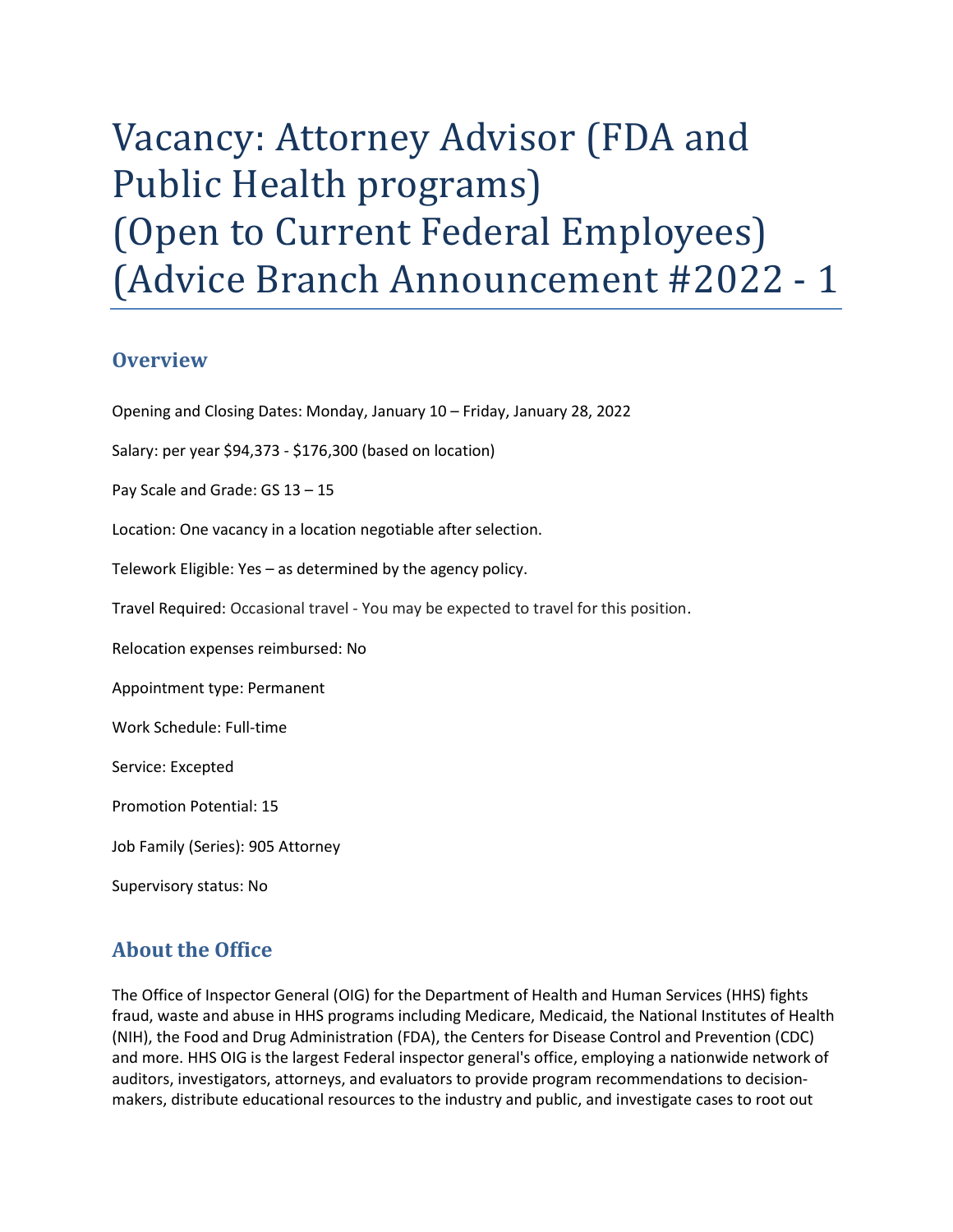fraud. HHS OIG conducts critical oversight of programs administered by HHS, promotes public health and safety by recommending improvements, and helps ensure the integrity of these programs by identifying and addressing fraud, waste, abuse, or other misconduct.

 The HHS OIG is recognized as one of the Federal Government's best places to work. HHS OIG is the #1 Best Place to Work within HHS and ranked in the top 10% of agency subcomponents (#16 of 411) in the Partnership for Public Service's "The Best Places to Work in the Federal Government" 2020 rating. For more information, see (http://www.bestplacestowork.org).

 With a staff of more than 120 professionals, the Office of Counsel to the Inspector General (OCIG) provides all legal services for OIG. The office is divided into six branches. The Advice Branch fulfills the role for OIG similar to the role fulfilled by a typical government general counsel's office. Advice attorneys support OIG's auditors, evaluators, law enforcement agents and its management and policy staff. Advice attorneys handle a wide range of topics, including legal reviews of audits, evaluations and other written products created by the other OIG components, subpoenas, law enforcement questions, employment issues, internal inquiries, ethics, privacy, contracts, and constitutional tort claims. For more information about the HHS OIG, go to http://oig.hhs.gov.

# Job Duties

 OIG is seeking an experienced attorney to serve in the Advice Branch to provide counsel primarily related to OIG's oversight of the FDA and other public health programs. The attorney will provide advice to clients within OIG who are doing work to promote the safety of FDA-regulated food, drugs, and devices that Americans rely on. OIG's recent oversight of FDA includes its response to the COVID-19 emergency, combating the opioid crisis, fostering drug competition, and curtailing youth tobacco use. The attorney will also provide advice to clients within OIG who are doing work related to HHS's efforts to promote public health, including OIG's oversight of the NIH and the CDC.

 The Attorney Advisor will be responsible for providing legal advice to OIG regarding various HHS programs, with a primary focus on FDA. Specifically, the Attorney Advisor will:

- $\circ$  Provide legal advice to OIG's auditors, evaluators, investigators, and other staff;
- $\circ$  Provide legal review of audits, evaluations, and other written products created by OIG components;
- o Train various OIG components about the Inspector General (IG) Act, IG jurisdiction, records access, and laws, regulations and policies pertinent to HHS programs; and
- $\circ$  Assist with special inquiries concerning current issues affecting HHS.

#### Conditions of Employment

- U.S. Citizenship required.
- Males born after December 31, 1959 must be registered or exempt from Selective Service http://www.sss.gov.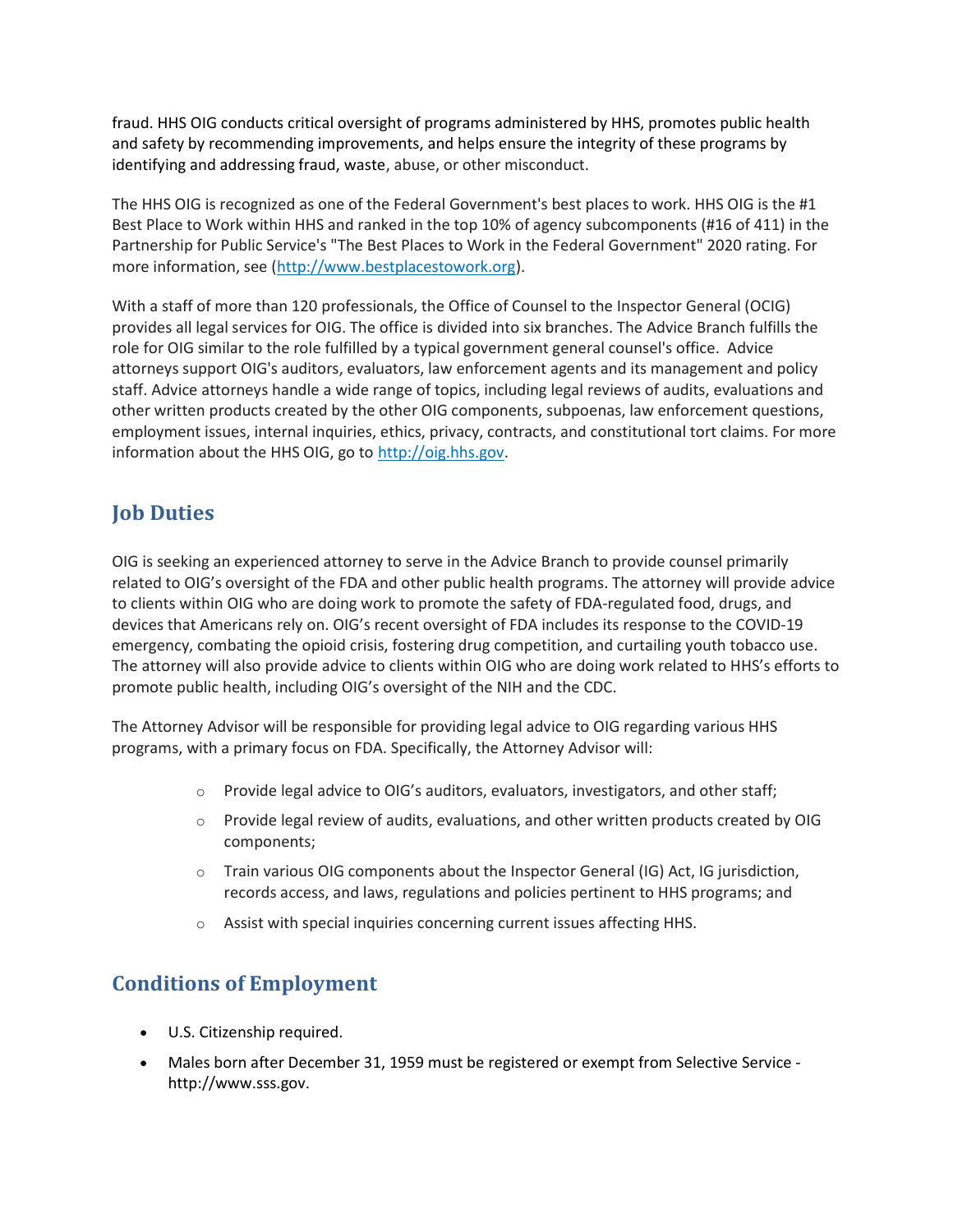- Suitable for federal employment.
- Appointment will be subject to the applicant's successful completion of a background security investigation and favorable adjudication. All information concerning qualifications is subject to investigation.
- All Federal employees are required to have Federal salary payments made by direct deposit to a financial institution of their choice.
- All qualification requirements must be met by the closing date.
- Financial disclosure statement may be required.
- Two-year trial period may be required.
- This position is subject to the Executive Order 14043 mandating COVID-19 vaccination for Federal employees.

## **Qualifications**

Minimum Qualifications Requirements

- Applicant must be current Federal employee;
- Graduation from an ABA accredited law school with a Juris Doctor (J.D.) Degree; and
- Membership in good standing with a State Bar or the Bar of the District of Columbia.

Specialized Experience for the GS-13 position

- At least two (2) years of post-J.D. legal experience, completed by the time of hire, which may include a judicial clerkship.
- Experience evaluating and addressing legal issues related to the FDA.
- Experience developing recommendations on legal issues related to the FDA.

Specialized Experience for the GS-14 position

- At least three (3) years of post-J.D. legal experience, completed by the time of hire, which may include a judicial clerkship.
- Experience serving as an authority on legal issues related to the FDA.
- Experience on coordinating and communicating on legal and policy issues relating to the FDA.

Specialized Experience for the GS-15 position

- At least four (4) years of post-J.D. legal experience, completed by the time of hire, which may include a judicial clerkship.
- Experience serving as an authority on legal issues related to the FDA in an independent manner.
- Experience on coordinating and communicating on complex legal and policy issues relating to the FDA.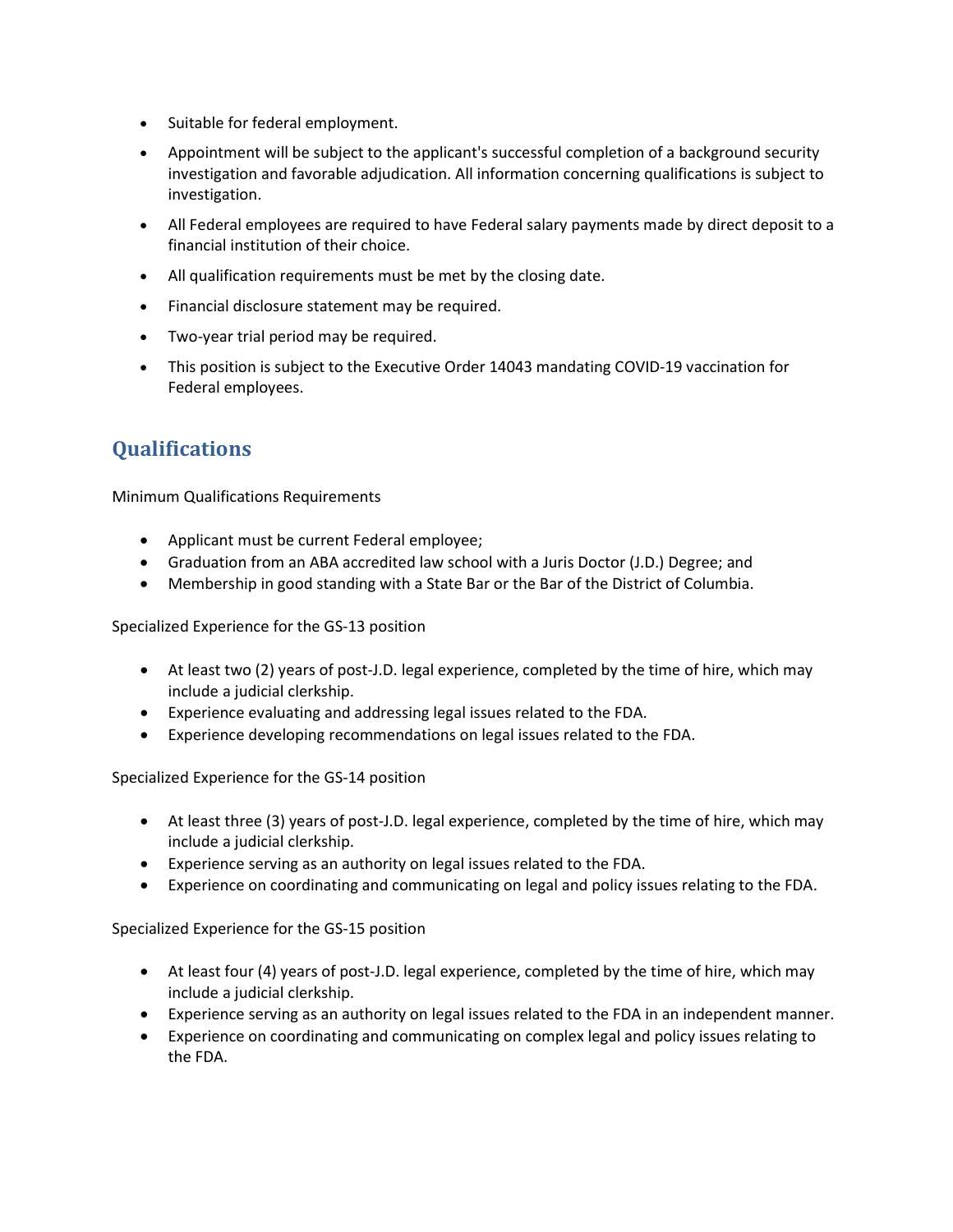# **Education**

 Applicants must be graduates of a full course of study in a School of Law accredited by the American Bar Association and be a member in good standing of the bar of a state, territory of the United States, the District of Columbia, or the Commonwealth of Puerto Rico.

Applicants will be required to provide proof of good standing after selection.

# Required Documents

 Interested candidates must submit all required documents by 11:59 PM EST on the closing date of this announcement, Advice Branch Announcement #, by closing date Friday, January 28, 2022, via email to Advice.Resumes@oig.hhs.gov.

- Cover letter describing your interest in a position with OCIG and addressing experience in providing legal advice on FDA related matters and issues;
- Resume:
- Law school transcript, if graduated from law school within the past five (5) years;
- One (1) legal writing sample not to exceed ten (10) pages;
- Proof of active bar status in good standing and eligibility to practice law in a state, U.S territory, the District of Columbia, or the Commonwealth of Puerto Rico;
- All current and former Federal employees must submit a copy of your most recent SF-50, Notification of Personnel Action;
- Most recent Performance Appraisal received within the last 18 months and signed and dated by your supervisor.
- Names and contact information for at least three (3) professional references; and
- Veteran's Preference If you are claiming veteran's preference you must submit a copy of your DD 214 (https://www.usajobs.gov/Help/working-in-government/unique-hiring-paths/veterans/).

Please reference the announcement number, Advice Branch Announcement #, in your email.

If you have any questions, please submit them to **Advice.Resumes@oig.hhs.gov**.

#### Evaluation Factors

 Applicants will be evaluated based on if the applicant meets the job requirements and how well the application package (cover letter, resume, etc.) demonstrates the applicant's ability to carry out the duties and responsibilities of the position.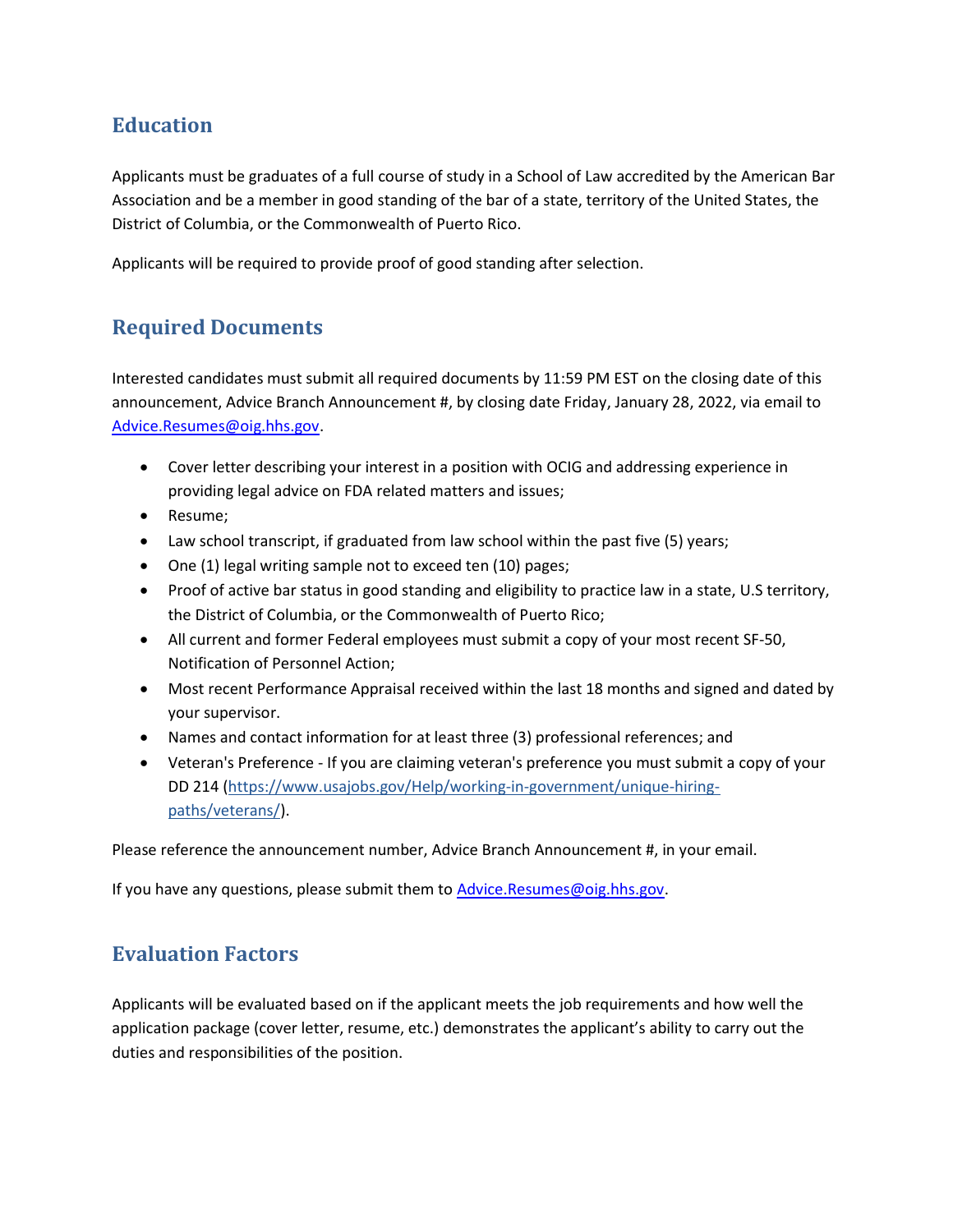## How to Apply

 Complete application package must be sent to the OCIG Advice Branch Chief via email at Advice.Resumes@oig.hhs.gov. The complete application package must be submitted by 11:59 pm (EST) on the closing date, Friday, January 28, 2022, to receive consideration. Please reference the Advice Branch Announcement #, in your email.

#### Additional Information

Vaccination Mandate: In accordance with Executive Order 14043, Federal employees are required to be fully vaccinated against COVID-19 regardless of the employee's duty location or work arrangement (e.g., telework, remote work, etc.), subject to exceptions that may be required by law. If selected, you will be required to submit proof of vaccination before your entrance on duty. Your HR Consultant will provide a list of documents acceptable as proof of vaccination and instructions for how to submit a request for a legally required exception, if needed, to comply with vaccination requirement.

Expanded/Maximum Telework Posture: Due to COVID-19, HHS OIG is currently in a maximum telework posture. If selected, you may be expected to telework upon your appointment. As employees are permitted to return to the office, you may be required to report to the duty station listed on this announcement, even if your home/temporary telework site is located outside the local commuting area. Your position may be eligible for workplace flexibilities which may include remote work or telework options, and/or flexible work scheduling. These flexibilities may be requested in accordance with agency policy. This agency provides Reasonable Accommodations to applicants with disabilities. If you require accommodations for any part of the application and/or hiring process, please send an email to Advice.Resumes@oig.hhs.gov.

#### Fair and Transparent

 HHS OIG is an Equal Opportunity/Reasonable Accommodation Employer. Except where otherwise provided by law, there will be no discrimination based on color, race, religion, national origin, politics, marital status, disability (physical or mental), age, sex, gender identity, sexual orientation, genetic information, status as a parent, membership or non-membership in an employee organization, on the basis of personal favoritism, or any non-merit factor. OIG welcomes and encourages applications from persons with disabilities. OIG is firmly committed to satisfying its affirmative obligations under the Rehabilitation Act of 1973, to ensure that persons with disabilities have every opportunity to be hired and advanced on the basis of merit. This agency provides reasonable accommodation to applicants with disabilities where appropriate. If you need a reasonable accommodation for any part of the application and hiring process, please notify the agency. Determinations on requests for reasonable accommodation will be made on a case-by-case basis.